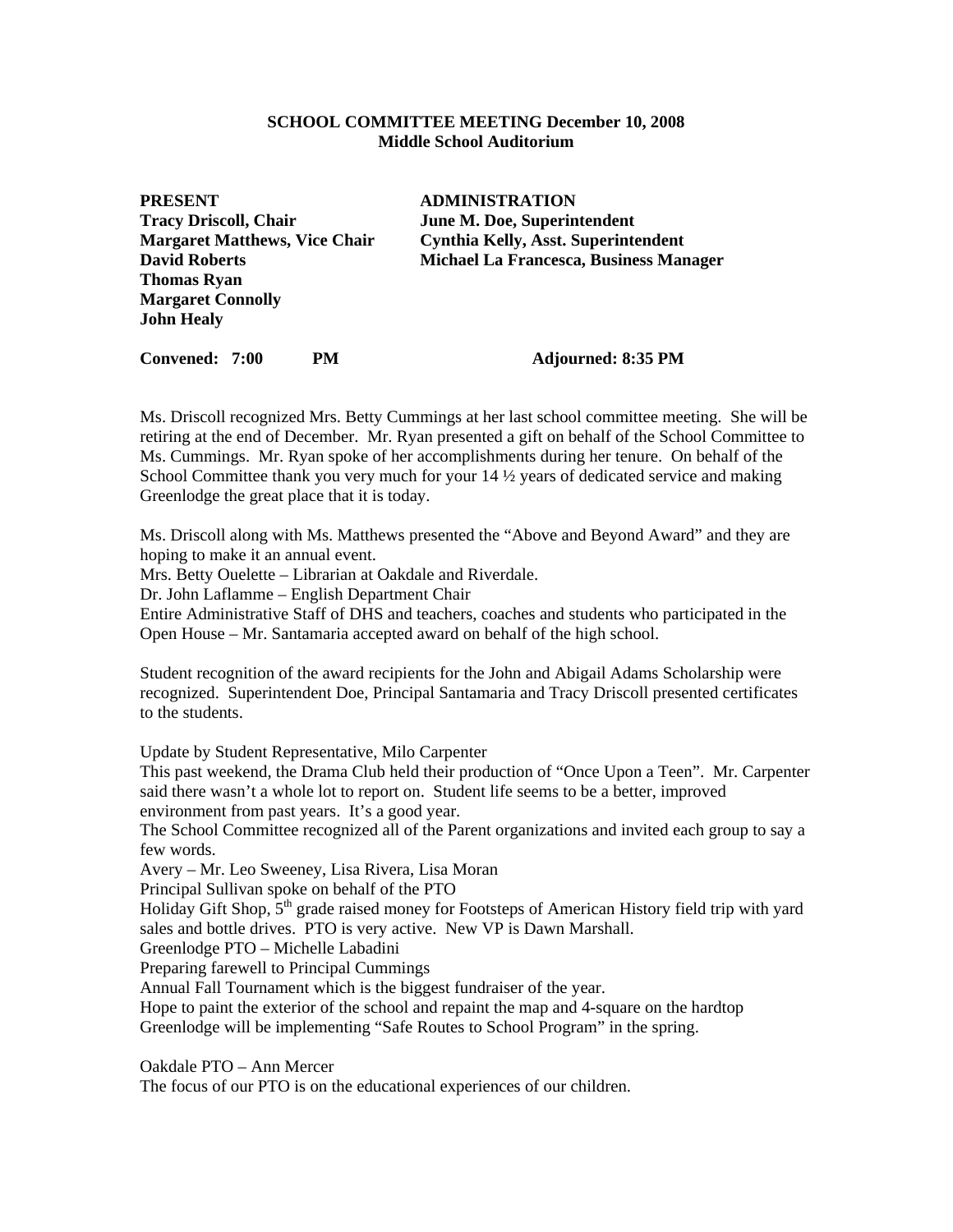The Sponsorship Drive, which is run all year, helps to fund bus transportation for field trips, enrichment activities, books for library, portable white boards/easels. We were also able to purchase three Smart Boards and enhance the quiet play area. We have awarded two 500.00 scholarships to Dedham HS graduates. Support families with financial hardships.

## Riverdale PTO – Principal Claypool

Spoke on behalf of the wonderful PTO. Recently, they have collected a lot of donations to help families in need. Holiday Shop, which is a  $5<sup>th</sup>$  grade fundraiser – will be open all day Thursday and Friday. Holiday fest will be held next Monday, serving pizza and pasta with entertainment by the  $5<sup>th</sup>$  grade chorus. Spring Fair, highlight of the year is the day before Mothers Day.

## MS Parents Group – Dimitria Sullivan

Introduced members who were present. Worked with Principal Ruggere this year and last year to increase school spirit. Some of the programs and events we support are: Hunt for Literacy; we were able to donate \$1000.00, Classic Edge made a donation of \$500.00, successful family trivia night with 17 teams. Opening Day events with the new athletic programs, basketball and baseball. Hope to have a scavenger hunt for students and involve the parents this year.

## HS – Madelyn Marino

Mission is to offer services to membership keeping them informed and serves as an interest to keep communication flowing between the HS community and the community at large. They do not hold fundraisers, but have dues of \$25.00. Hosted Dr. Clements Geldin , Medical Director Mass General Hospital, Sports medicine Division. Spoke on adolescent sports injuries. Additional speakers throughout the year "How to apply for financial aid" and the February meeting – college admission process.

# SEPAC – Lynn Canavan

Parents/guardians who represent the children in ages 3-22 on who are on IEP's and 504 plans in and out of district. State mandated. The motto of the group is "Every child has the right to be different". Meetings are held every month and they try to bring in speakers ADD & ADHD, bullying prevention. Everyone is welcome to come. Jan. 22 next meeting – author, Math strategies for learning disabled students. Feb 26 social skills

## DEP – Dimitria Sullivan

Formed in 2005 by the DPS school administrators and endorsed by members of the School Committee. Partnership includes school representatives, administrators, a parent from each school. The DEP recently received status as a non-profit organization. Some of our accomplishments include:

Candidate night, MCAS interactive presentation, and school district surveys. The Pipeline – monthly newsletter, we went electronic about 2 years ago. Have been able to fund translations – 40 documents for school dept. Spanish, French and Arabic. The DOE has mandated this program which is unfunded. Successful fundraiser – Dancing with the Stars made about \$16K December  $13<sup>th</sup>$  – Prime Honda and Toyota are hosting "Breakfast with Santa" a free event from 9am to noon.

## DEF – Gemma Martin

The DEF was founded in 1991 to support and enrich the schools. Over the years we have given over \$200K grants. Ms. Martin introduced Susan Fay who chaired the Grants meetings this year and will speak on the grants given out. 29 grants funded – up in dollar amount but a little down in numbers this year. In addition, the annual spelling bee will be held March  $27<sup>th</sup>$ . The Flocks of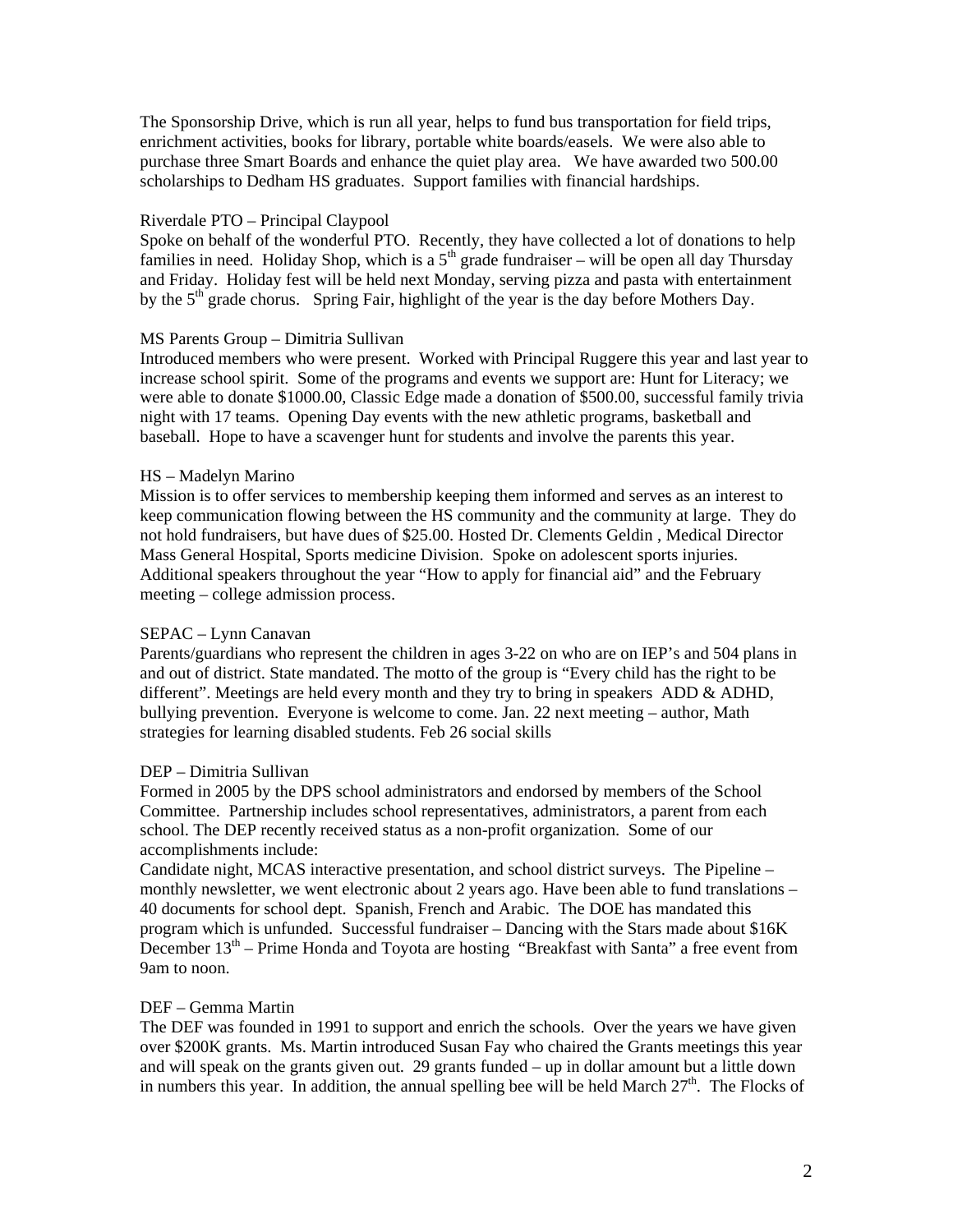Flamingos will appear in May. Also considering a road race. The Teacher Appreciation Dinner was not held this year and the board is hoping to bring it back in the future.

Ms. Moran is on the Board of Directors at the Community House and she was asked to inquire about the policy on sending flyers home in the backpacks. They were denied and a few days later other flyers came home on the Rotary Christmas Tree lighting and the Prime Honda Santa event. Why did those go through and they were denied. Mr. Roberts responded by saying there is a Policy sub-committee meeting scheduled, Tuesday at 5:00p.m. We will be discussing that particular issue. January 14 will be the next School Committee meeting.

## **SUPERINTENDENT'S UPDATE**

HS congratulations to the Drama club – Once Upon a Teen. Ms. Marjory Bohan is organizing two school wide assemblies, which have been funded by the DEF. On December  $23<sup>rd</sup>$ , the students will see "Hear This" which is sponsored by the Norfolk District Attorney William Keating Community Outreach Unit. James Cooper is the featured speaker. On January  $7<sup>th</sup>$ , the students will be treated to "I am Dirt". This is a one-man show written and produced by John Morrell on substance abuse and choices. On December  $9<sup>th</sup>$  the DHS administration delivered the official application package to the Tri-Valley League.

#### Elementary:

Riverdale recently held a very successful book fair. The students also shared the win with Greenlodge on the DEA Volleyball tournament on December  $8<sup>th</sup>$  at the Middle School. Holiday fest will be held Monday December  $15<sup>th</sup>$ .

Greenlodge students celebrated family literacy month during November. A total of 463 forms were turned in. Acting Principal, Ron Dziergowski has begun the transition from  $4<sup>th</sup>$  grade teacher to our interim principal. We welcome Ms. Jenny Hopkins as the classroom teacher who will be filling in for Mr. Dziergowski for the remainder of the school year.

Oakdale Grade 5 student council will be "caroling for coins" and all proceeds will be donated to the Jimmy Fund. The fall enrichment program is wrapping up. 13 classes ran with 197 students participating.

Avery student council will be visiting O'Neil Drive, visiting with the Senior citizens, singing Christmas carols, and sharing homemade snacks. Avery students are preparing for the "All School reading incentive program" beginning in January. Also, they are participating in "Coats for Kids" campaign through December  $23^{\text{rd}}$ .

And finally, Construction Monitoring Services, CMS – has been selected as the Owner's Construction Management Company for the Avery School project. They were the unanimous choice by the interview committee.

Progress reports were distributed to parents on Friday, December  $5<sup>th</sup>$ . Conferences will be held during the month of December. All schools will hold the annual Holiday Concerts. The  $5<sup>th</sup>$  grade chorus will also be performing at Dedham Institute for Savings

# CHAIR'S UPDATE None GENERAL PUBLIC COMMENT None None

## PUBLIC COMMENT ON ACTION ITEMS None None